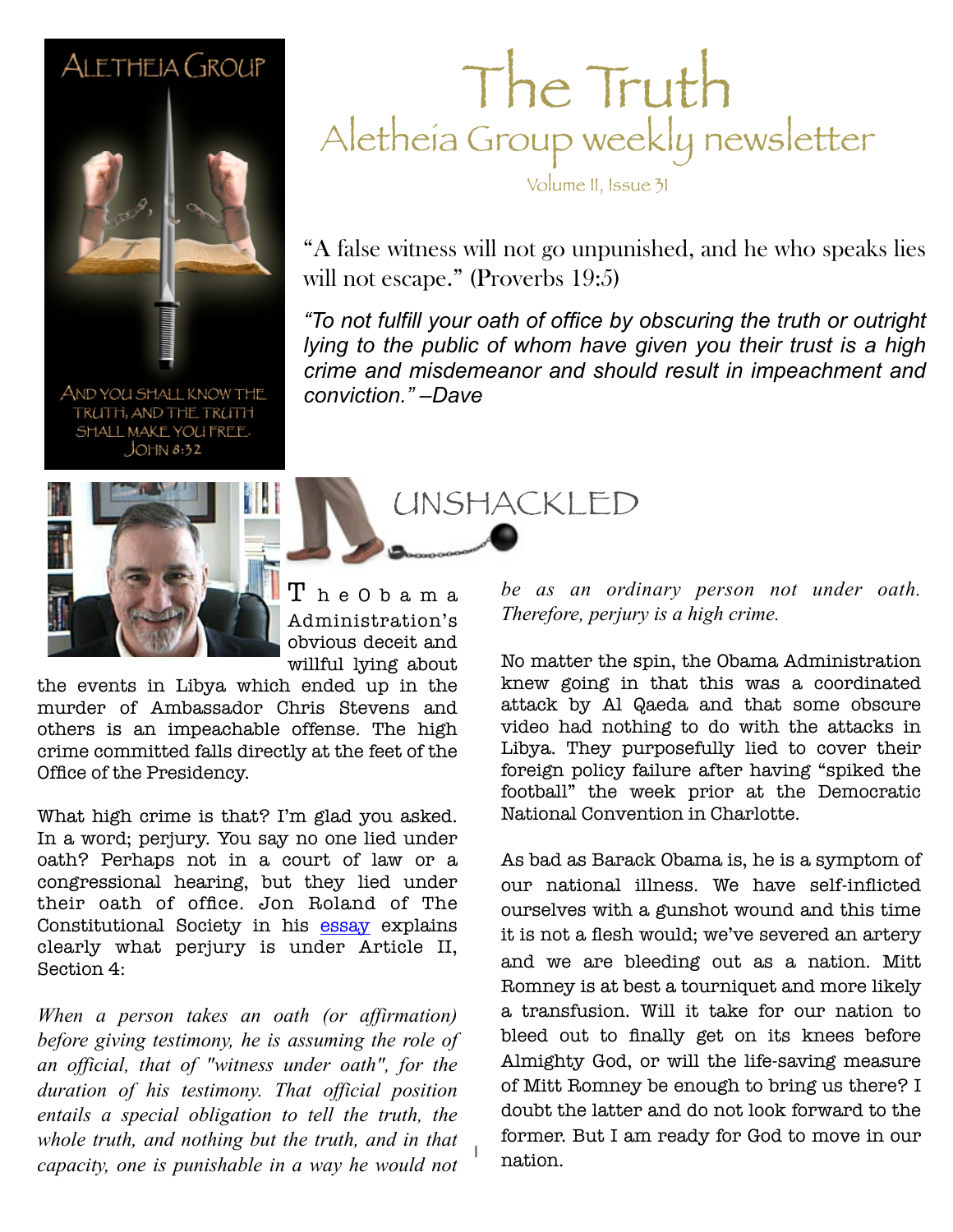# FROM THE FOUNDERS



**When will Congress finally execute its constitutional powers and impeach the lawlessness that is the Obama Administration? From Attorney General Eric Holder's duplicitous behavior in Fast and Furious to Barack Obama on down in the Benghazi attacks, high crimes and misdemeanors have occurred.** 

*A well-constituted court for the trial of impeachments is an object not more to be desired than difficult to be obtained in a government wholly elective. The subjects of its jurisdiction are those offenses which proceed from the misconduct of public men, or, in other words, from the abuse or violation of some public trust. They are of a nature which may with peculiar propriety be denominated POLITICAL, as they relate chiefly to injuries done immediately to the society itself. The prosecution of them, for this reason, will seldom fail to agitate the passions of the whole community, and to divide it into parties more or less friendly or inimical to the accused. In many cases it will connect itself with the pre-existing factions, and will enlist all their animosities, partialities, influence, and interest on one side or on the other; and in such cases there will always be the greatest danger that the decision will be regulated more by the comparative strength of parties, than by the real demonstrations of innocence or guilt.* Alexander Hamilton*, Federalist #65*

I am not one to call for the impeachment of a president cavalierly. I understand the turmoil it can cause. It becomes very partisan at best and usually a bitter battle in the public arena and mainstream media at worse. That being said, we must prosecute those who violate their oaths of office. The public trust in government has so long ago evaporated because most voters do not believe one party would ever really punish the other party, much less a branch of government doing so to another. The "bad press" is enough to make the most principled politician go squishy.

Our Founders would have never allowed for the outright corruption and tyrannical actions of the three branches of government. We had a revolution because of such actions and one could make the case for less than what is being perpetrated on Americans every day. WE the People are not doing a very good job of keeping our republic as admonished by Benjamin Franklin. It is not only shameful, but it is also sinful.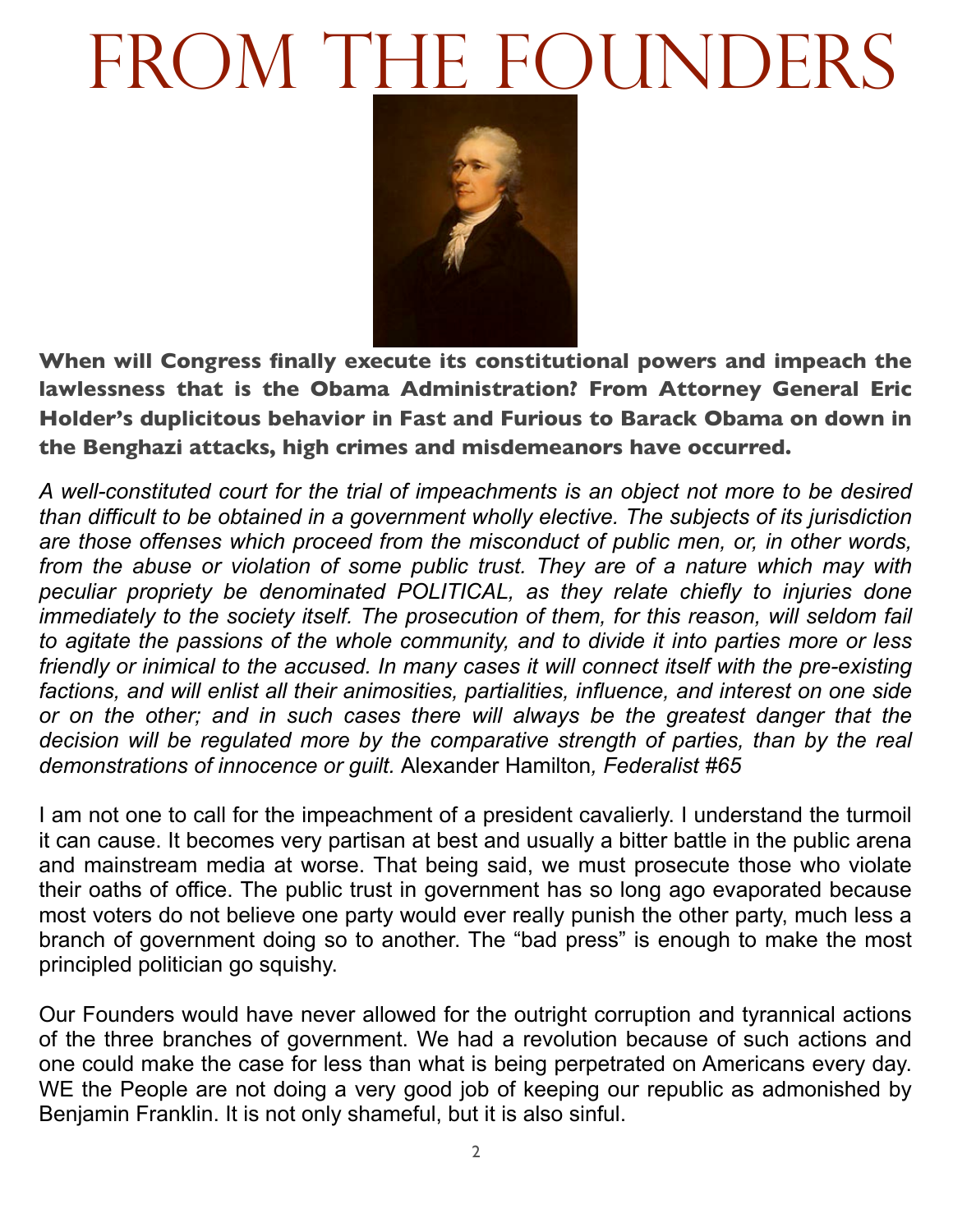# FROM THE PULPIT

"By definition, integrity means 'soundness of moral principle and character, complete honesty and uprightness with no masking of intent.' Its opposite is hypocrisy. Integrity demands that a person put on no false front, that he wear no artificial mask, and that he play no deceptive role. It means that a person must be openly honest, making certain that he conveys no false claims either in word or in life. Integrity excludes lying, stealing, cheating, and every form of deception. It is a broad, inclusive term referring to one of the deepest and most important qualities of a worthy life. It describes the man who is worthy of complete trust." Reverend Batsell Barrett Baxter, from the sermon "Integrity, The Forgotten Virtue," delivered on April 27, 1970 at the Hillsboro Church of Christ, Nashville, TN.

Is it too much to expect this type of behavior from our elected officials? One would think so based on the almost universal lack of integrity of the majority of elected officials. Using Rev. Baxter's definition above, whom of the 535 members of Congress, nine Supreme Court Justices, and the President and his administration could stand up to such a complete expectation of integrity?

And yet even if these be the norm of our elected officials, we have the pulpits and the people to blame. We not only get the government we deserve, but we also get the government for which we settle. It is as though Americans have come to expect nothing less than deception and duplicity from those in government. These continue to serve in such a manner because we expect nothing more from them.

The Obama Administration has a long train of abuses, with some aid of both houses in Congress, of such that would have caused our Founders to begin heating up the tar and building multiple gallows.

Thanks be to them that we no longer have to resort to such actions. We have the vote and it is with our vote that we expect integrity and reject anything less.